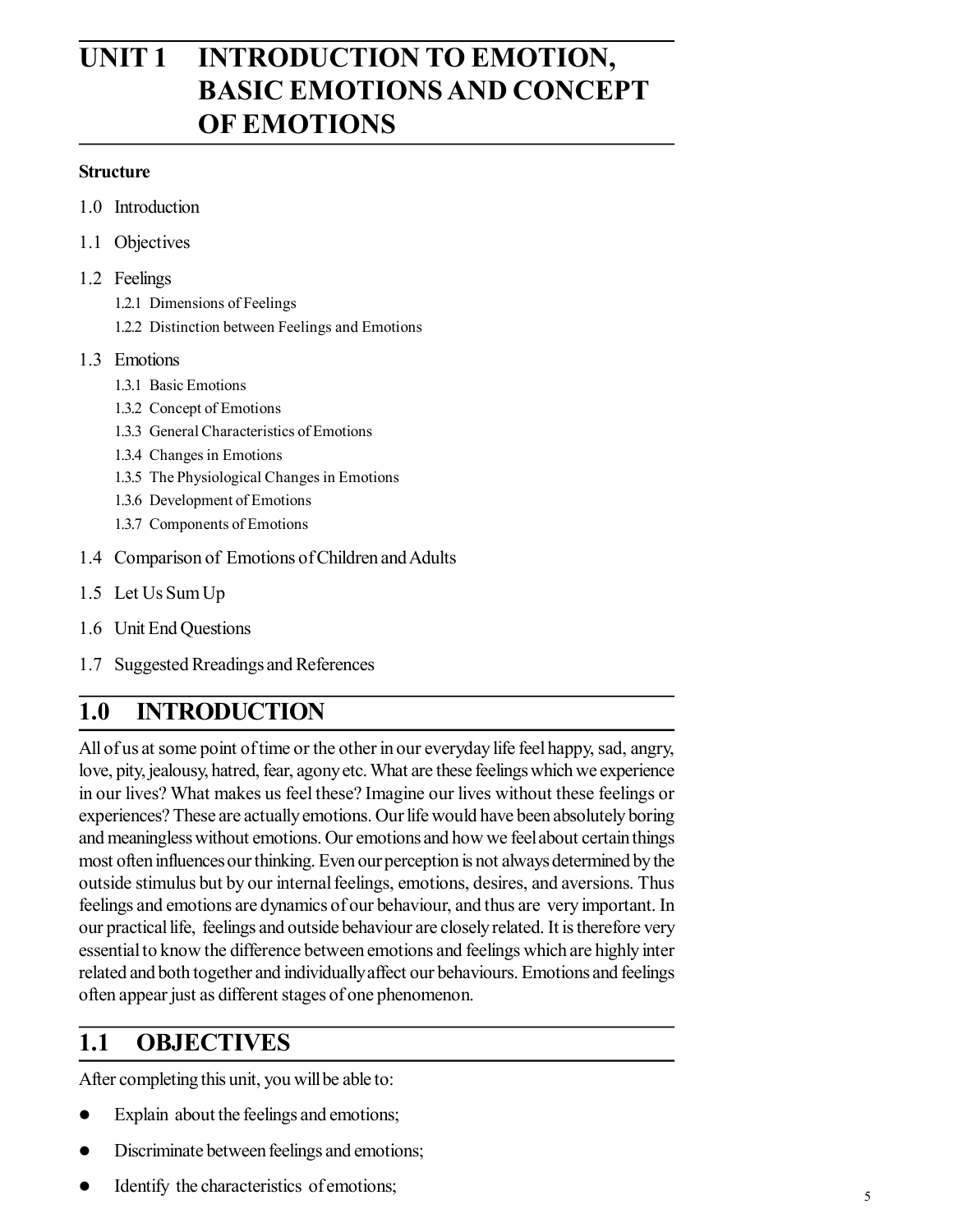- Enumerate the types of emotions; and
- Explain about the components of emotions.

### **1.2 FEELINGS**

Feelings is a term which is always used for various kinds of experiences. This term is generally used when we are not sure of the answer to a particular question. For instance, when we talk about feelings of pleasure, familiarity, we say I feel fine. These feelings can be put into various categories. Feelings like displeasure, grief, discontent, sadness etc. can be categorised under one category characterised by a tone of unpleasantness and avoidance. Similarly feelings like pleasure, happiness, joy, delight etc., will come under one category characterised by desirable pleasant feeling tone. In this manner we can enumerate many more experiences of feelings coming under various categories. Having known a little about what feelings are, now let us look at the dimensions of feelings.

#### **1.2.1 Dimensions of Feelings**

It has been stated by psychologists that each experience of feelings has three main characteristics. For instance, each feeling whether anger, pleasure, desire or sadness can be said to have a certain pleasantness-unpleasantness dimension.

Secondly, all feelings have a certain tone of excitement or numbness. For instance, pleasure has a tone of excitement. Similarly anger also has a tone of excitement. Sadness has a tone of numbness. Thus any feeling state has its position on excitement-numbness dimension.

Thirdly it is also noticed that most feelings have a tone of tenseness also referred as tone of expectancy or a tone of relaxation. All feelings connected with our waiting for something to happen or all feelings with anticipation will be characterised by the expectancy tone. In the same way when our feelings refer to something that has already happened, then there is a tone of relief or release. The feelings like anxiety and longing will have expectancy tone and feeling of sadness will have a tone of release since the sad event has already happened. Thus it can be stated that any feeling has a position on tension relaxation dimension.

#### **1.2.2 Distinction between Feelings and Emotions**

A feeling has also has some characteristics of its own, distinguishing it from experiences like sensations and emotions. Feeling is an internal experience and not felt in any one particular part. One may sometimes say that he/she experiences pain in the back of his leg. Here the individual uses the term feeling in a different sense. It is actually directed towards perception of part where the pain is sensed.

A pain may be unpleasant but the unpleasant feeling connected with it has no definite location in any part of the body. In this matter, it is different from sensations.

A visual sensation is experienced at the retina of the eye. It means that the sensation is localised but the whole organism is involved in feelings.

The feelings need not be strong always, sometimes they are very mild or as dull background states. This acts as discrimination between feelings and emotions.

The most important difference between a feeling and an emotion is one of degree or strength. The term invariably refers to a very strong and stirred up feelings or experiences.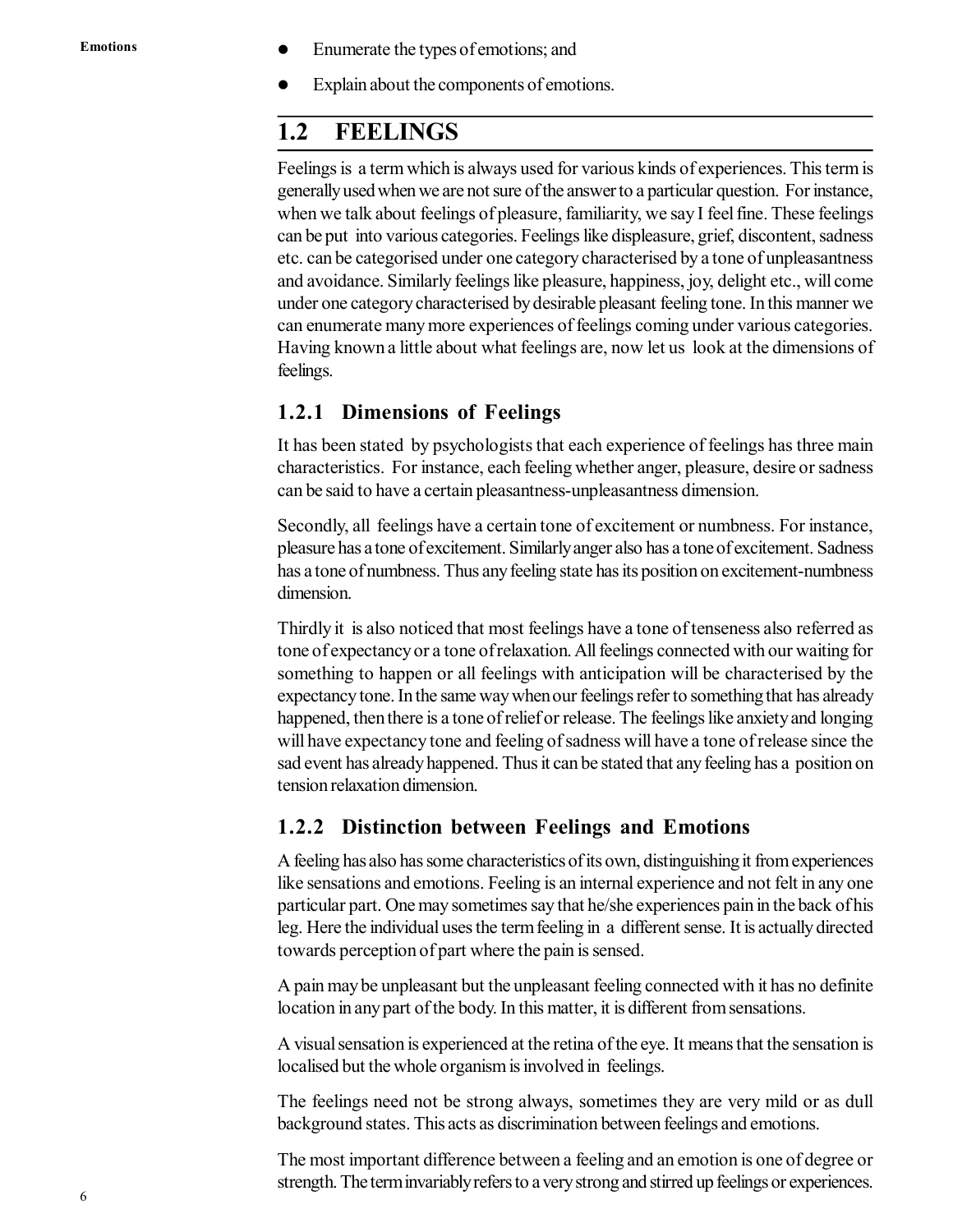## **1.3 EMOTIONS**

Emotions not only give colour but also meaning to our lives and experiences. The crimes and even inhuman acts are all because of emotions. Emotions play a very important role in human behaviour and life. In fact, even moral behaviour is based on emotion to some extent (Daniel Goleman 1995).

The emotion is defined as 'a strong mental or instinctive feeling such as love or fear' (Oxford English Dictionary, 1996) involving many bodily processes, and mental states. An emotion combines cognition, bodily arousal and behaviour in a ready made formula for responding in line with the way the situation has been interpreted. There is a huge difference in the ways of feeling emotions by human beings and animals although both of them experience anger, fear, sadness, and joy.

Emotion can be defined as the "feeling" aspect of consciousness, characterised by certain physical arousal, a certain behaviour that reveals the feeling to the outside world, and an inner awareness of feelings. Emotion is associated with mood, temperament, personality and disposition and motivation. The English word 'emotion' is derived from the French word *émouvoir*. This is based on the Latin *emovere*, where *e-* (variant of *ex*-) means 'out' and *movere* means 'move'. The related term "motivation" is also derived from *movere*. No aspect of our mental life is more important to the quality and meaning of our existence than emotions. They are what make life worth living, or sometimes ending. So it is not surprising that most of the great classical philosophers— Plato, Aristotle, Spinoza, Descartes, Hobbes, Hume—had recognisable theories of emotion, conceived as responses to certain sorts of events of concern to a subject, triggering bodily changes and typically motivating characteristic behaviour.

### **1.3.1 Basic Emotions**

Energy in motion is an emotion and is a way of expressing oneself in life. Emotions cannot be considered as good and bad as each emotion has a specific role to play in colouring our life. Emotions expressed by humans can be divided into two broad categories and are called as positive and negative emotions. In positive emotions an attempt or an intention to include is expressed. They are fueled by an underlying desire for enjoyment and unity. Interest, enthusiasm, boredom, laughter, empathy, action, curiosity are the examples of positive emotions.

In negative emotions an attempt or intention to exclude is expressed. They are fueled by an underlying fear of the unknown, a fear of the actions of others, and a need to control them or stop them to avoid being harassed. Apathy, grief, fear, hatred, shame, blame, regret, resentment, anger, hostility are examples of negative emotions. The negative emotions are helpful and act as a motive in moving away from what one doesn't want and positive emotions are useful for moving towards what one wants.

According to McDougall's concept of emotions instincts and emotions were both innate patterns. This view was supported to some extent by James-Lange theory. Thus for a long time, it was believed that emotional behaviour was inherited. John Watson who is considered as leader of behaviourism examined this belief and concluded that there are three basic emotional patterns which are found even in infants and therefore can be regarded that emotions are inherited. Watson identified fear, anger and love as the three basic emotions. Paul Ekman has dedicated his career to researching emotions, focusing primarily on the following seven basic emotions.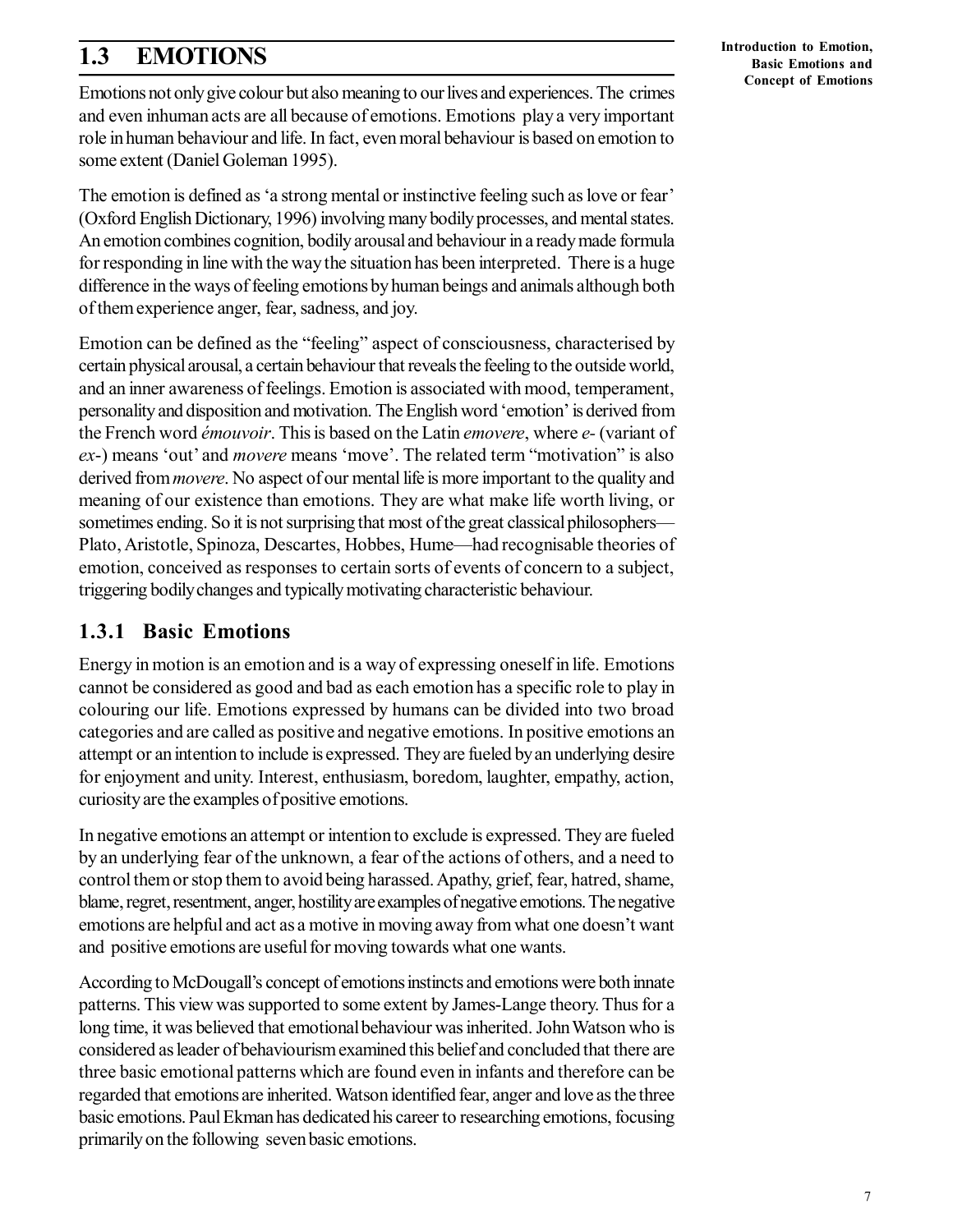Fear — Danger lurks

Sadness— Impending loss

Anger — Nonspecific threat, trespass, thwarted goals, plea for justice

Joy — Impending gain Surprise— Unexpected event

Disgust — Contamination, toxic contact

Contempt — Substandard behaviour or being

There are hundreds of emotions along with their blends. The basic members and families of emotions, though not all agree on them, which are proposed by some theorists are as follows:

According to Daniel Goleman, the basic families of emotions are:

**Fear:** (Safety) anxiety, apprehension, nervousness, concern, consternation, misgiving, wariness, qualm, edginess, dread, fright, terror and in the extreme cases phobia and panic.

**Ange**r: (Justice) fury, outrage, resentment, wrath, exasperation, indignation, vexation, acrimony, animosity, annoyance, irritability, hostility, and perhaps these are manifest in the extreme as hatred and violence.

**Sadness:** (Loss) grief, sorrow, cheerlessness, gloom, melancholy, self-pity, loneliness, dejection, despair, and depression in the extreme case.

**Enjoyment:** (Gain) happiness, joy, relief, contentment, bliss, delight, amusement, pride, sensual pleasure, thrill, rapture, gratification, satisfaction, euphoria, whimsy, ecstasy, and at the far edge, mania.

**Love:** (Attraction) acceptance, friendliness, trust, kindness, affinity, devotion, adoration, infatuation, and agape.

**Disgust:** (Repulsion) contempt, distain, scorn, abhorrence, aversion, distaste, and revulsion.

Surprise: (Attention) shock, astonishment, amazement, and wonder.

**Shame:** (Self-control) guilt, embarrassment, chagrin, remorse, humiliation, regret, mortification, and contrition.

Daniel Goleman and Paul Ekman (1992) do not agree with the categorisation of emotions instead they think emotions in terms of families or dimensions, the main families' beinganger, sadness, fear, enjoyment, love, shame and so on.

Each of this family is considered to have a basic emotional nucleus at its core and its relatives rippling out from there in countless mutations. These outer ripples are moods which last longer than an emotion.

Beyond moods are temperaments, making people melancholy, timid or cheery. And still beyond such emotional dispositions are the outright disorders of emotions such as clinical depression or unremitting anxiety (Daniel Goleman 1995).

#### **1.3.2 Concept of Emotions**

Emotions expressed by humans can be divided into two broad categories and are called as positive and negative emotions. Examples of positive emotions include the following: Interest, enthusiasm, boredom, laughter, empathy, action, curiosity.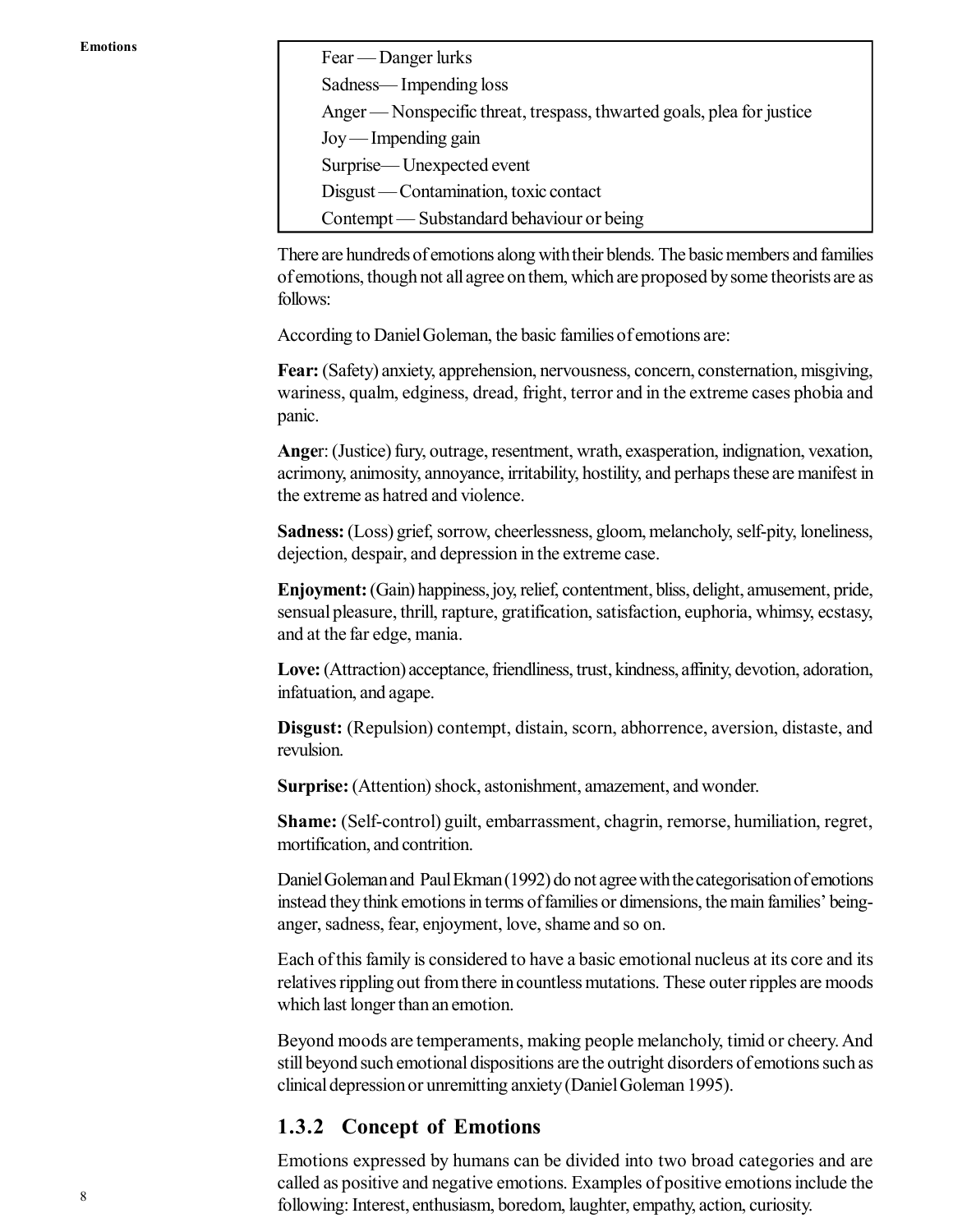An attempt or intention to exclude is expressed by Negative emotions. Apathy, grief, fear, hatred, shame, blame, regret, resentment, anger, hostility are examples of negative emotions.

**Introduction to Emotion, Basic Emotions and Concept of Emotions**

Emotions are accompanied by activation or an aroused state in the organism. They are normally accompanied by both physiological and psychological changes. The physiological changes normally include changes in gestures, muscular movements, facial expression, changes in physiological reactions like blood-pressure, pulse rate, heartbeat, respiration, etc. and psychological changes include blurring or clouding of consciousness, blocking of memory, confusion in perception etc.

### **1.3.3 General Characteristics of Emotions**

All emotions have certain definite characteristics. Different emotions also have their own characteristics and behavioural patterns. Some of the general characteristics of emotions are as follows:

i) **Emotions and biological drives**: Emotions mostly occur when any basic need is thwarted or challenged or when such a need is satisfied. Emotion is said to occur as a reaction when some basic drive is frustrated or properly satisfied. For example, fear is a response associated with expected danger. Anger is a response when some activity is blocked. Similarly joy is felt when the need is satisfied.

The other way in which emotions are related to biological needs is that they not only occur as a reaction to the thwarting of a need, but also, as experiences that help and direct the organism towards the satisfaction of the needs. To cite an example, in anger we are able to use more energy in fighting the obstructing situation.

Thus emotions serve the organism in a helpful manner in the satisfaction of basic needs.

- ii) **Emotions and reasoning**: Emotion does not surge up in the most challenging or disturbing situation in facing the problem by reasoning and thinking. An emotional response is always weakened by the application of our reasoning process. Logical reasoning locks emotions and strong emotions block logical thinking. These two phenomena seem to be opposed to each other. It is known that emotion is a primitive form of reaction than reasoning. Emotions have their own biological value in helping the organism to meet an emergency situation. In critical situations immediate and vigorous action is called for and there may not be much time for thinking and reasoning.
- iii) **Emotion and overt behaviour**: Each emotion has certain definite muscular and overt behaviour. Generally, each emotion is said to have its own expressive behaviour. But many emotions have common expressive signs. Certain strong emotions have their own characteristic behaviour patterns. For instance in anger, there is typical behaviour of attacking and all activities connected with it. In fear, there is the activity of fight or escape. Several other forms of overt behaviours such as smiling, laughing and crying are also expressions of emotions.
- iv) **Emotions and internal response:** When we experience emotions there are certain internal activities and disturbances in the autonomic nervous system, ductless glands and visceral organs.
- v) **Emotions and mood:** Unlike feelings emotions are very strong in intensity. So any emotional experience even after it ceases, leaves behind a kind of 'after feeling' called as mood. We all might have had experienced these moods at some point of time or the other in our lives. For example, after we had an outburst of anger, for a much longer time we would be in an angry mood. When we are in this mood we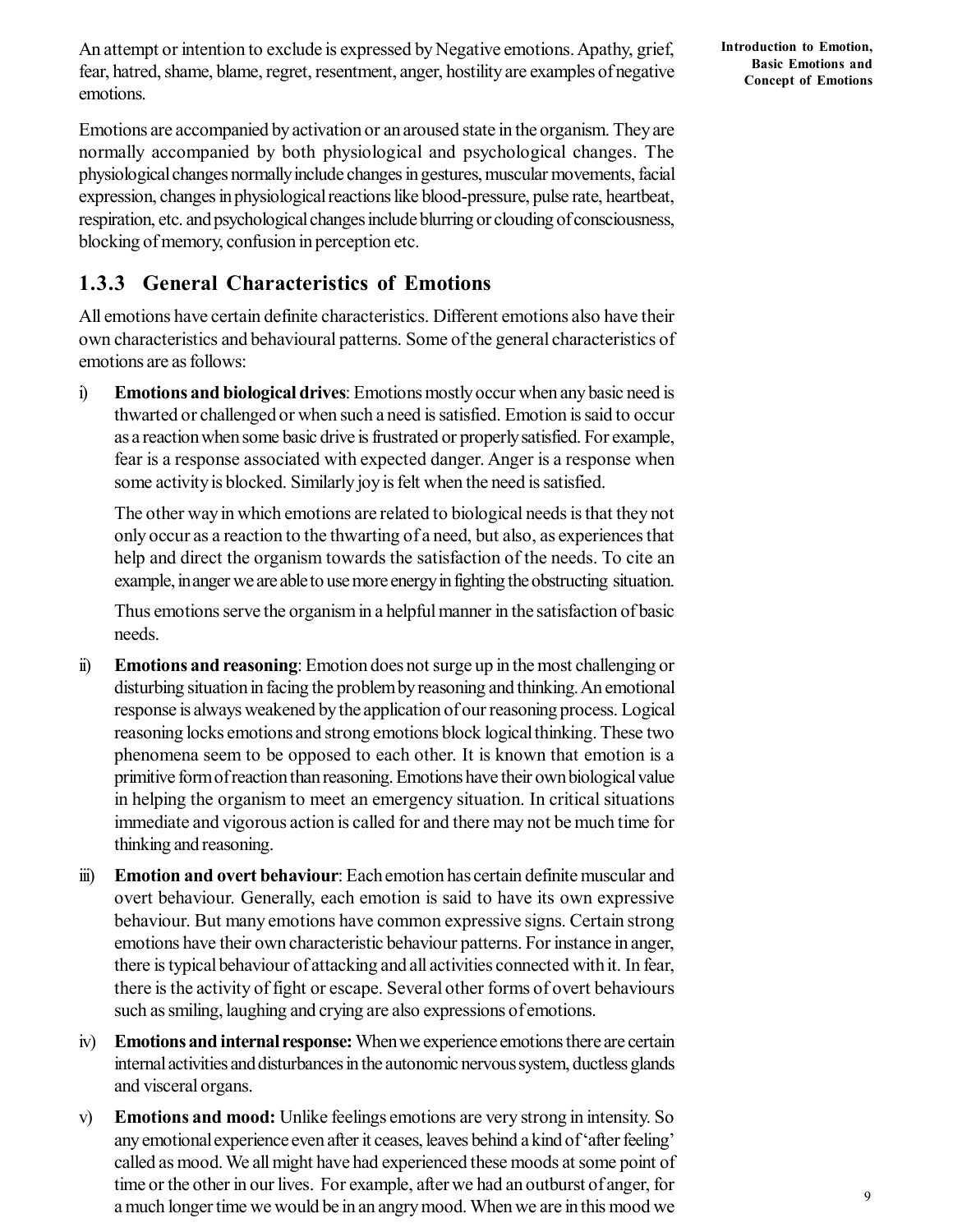are liable to become angry even with a slight provocation. After an experience of intense fear, we would be in a frightened mood for much longer time and unexpected sound or event will make us afraid again.

### **1.3.4 Changes in Emotions**

We all have been experiencing various emotions in our day to day life. Have you ever noticed what changes happen in you when you experience an emotion? Let us understand more about the changes which happen in us due to emotions. As mentioned earlier emotions are characterised by definite overt behaviour patterns. Emotions when experienced cause certain overt changes and also disturbances of visceral patterns. Here we enumerate some of the important changes. These changes are produced because of the activities of ductless glands and the autonomic nervous system.

### **1.3.5 The Physiological Changes in Emotions**

- i) **Facial expressions:** Various muscles of the face including the eye, the lips, the nose and the forehead undergo changes by way of twisting and taking different poses. Most of the emotions have their facial expressions but it may not always be easy to judge the emotion from these expressions. Some facial expressions are universal.
- ii) **Muscular adjustment:** Sometimes the entire muscular system of the body undergoes contraction and adjustments. For example, the bodily changes that take place in "startle reaction" when there is quick, unexpected and strong stimulus. The startle response consists of sudden movement of the head, blinking of the eyes, a characteristic facial expression, raising and drawing forward of the shoulders, turning inward of the upper arms, bending of the elbows, turning downward of the forearms, flexion of the fingers, forward movement of the trunk, contraction of the abdomen and bending of the knees.

Some have questioned considering 'startle reaction' as an emotion as they consider startle reaction as one of the basic reflexes. There is some truth in this claim as the same type of bodily changes also appears in cases of fear response.

- iii) **Gestures and movement of the hands**: Gestures may sometimes involve the movements of the whole body.
- iv) **Change in voice:** The voice gets affected in an emotion. When excited the voice becomes loud and high pitched. Under fear the voice takes a sinking and low tone.

There are other changes of a miscellaneous nature associated with emotions such as the hair standing on end, stimulation of sweat glands, drying of the tongue etc.

Another change that takes place under emotions is the fact that we have unusual amount of energy at our disposal. For example, when we are fighting a fire, we seem to have strength and energy beyond our ordinary limit. When we are running away from danger, we are able to run much faster and the energy at our disposal seems to be much more than what is ordinarily available for us (some of us who may never win a prize at running a race may perhaps even beat a champion if we were chased by a cobra or a tiger). We would even notice a comparatively weaker person when under strong anger overcoming a much stronger man in a fight. All these are due to release of abnormal amount of energy helping us to meet the critical situation and thus preserve our well being.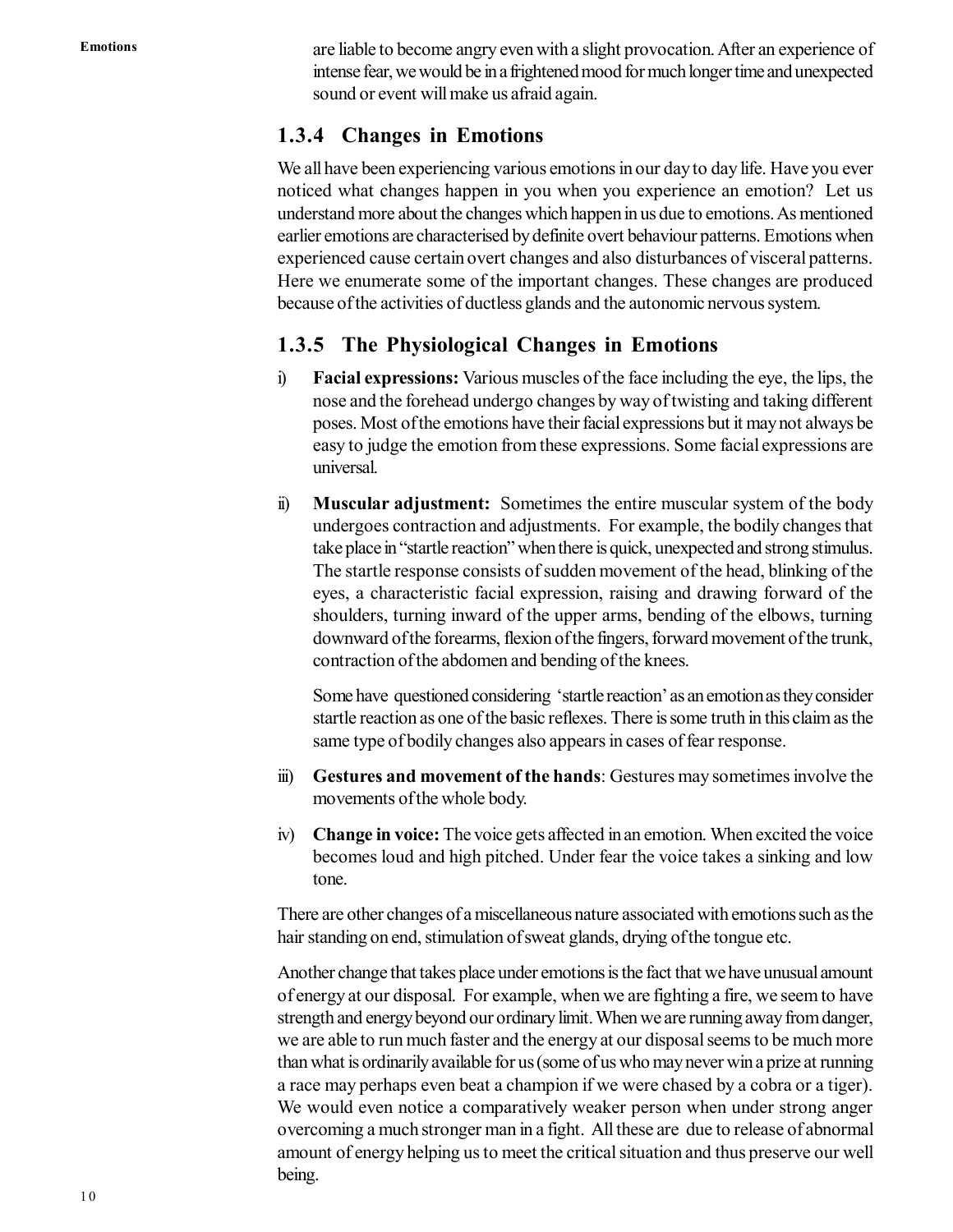#### **The changes that occur internally are:**

- There is greater intensity of heart action.
- The pulse rate increases. This is commonly seen in fear and anger.
- Blood pressure increases in emotional excitement.
- There are many changes in gastro-intestinal tract. For example, Churning movement, slow down or stop in the stomach, the flow of saliva and other gastric juices necessary for digestion is reduced by 85 to 90%.
- There is greater secretion of glycogen into the blood stream,
- Sweat glands become more active and there is increased muscular tone.

### **1.3.6 Development of Emotions**

The fine emotions of an adult, with his controlled and symbolic expressions of some of them, are certainly far removed from the blunt, massive direct action of a baby under an emotion. The difference almost resembles that between a 'cold war' and an actual front line battle on the field. Obviously great changes are taking place during the years of growth of the individual from infancy to adulthood. Almost everyone has his own characteristic developmental process as the individual develops from an infant to an adult. One of the most widely accepted schemes of the development of emotions was proposed by Bridges(1932). Let us now understand the stages of emotions as proposed by Bridges.

*Katherine Bridges' Theory* - Emotions develop as babies age

- Newborns One emotion only: diffuse excitement
- 3 Months Distress and delight
- 6 Months Distress differentiates into fear, disgust, and anger
- 12 Months Delight differentiates into elation and affection
- 2 Years Jealousy develops from distress; joy develops from delight

According to Bridges, new born infants have no differentiated emotional responses, but only have uncoordinated skeletal visceral responses, to all emotional stimuli. As the organism develops and matures, various emotions begin to differentiate with general distress and delight by about  $6<sup>th</sup>$  month, distress developing into definite anger, distress and fear. Like this various emotions appear as the child advances in years. By about the age of 5 years, the responses such as envy, anxiety and shame appear.

Investigation undertaken by Bridges, several studies have been made on child development with reference to emotional characteristics. It has been noticed that different emotional responses are shown at different ages. Sometimes a particular stimulus which produced emotional response at an earlier age produces a distinct emotion at a lower age. The converse also takes place.

These differences in emotional responses at different age levels occur as a result of both maturation and learning. One such study showing these changes was reported by Blatz and his colleagues. Observations have been made with deaf blind human subjects and also with chimpanzees. The role of maturation and role of learning plays a very vital role in the process of development of emotions. These investigators claim that many of the emotional responses and the way of behaviour are learned. Maturation also plays an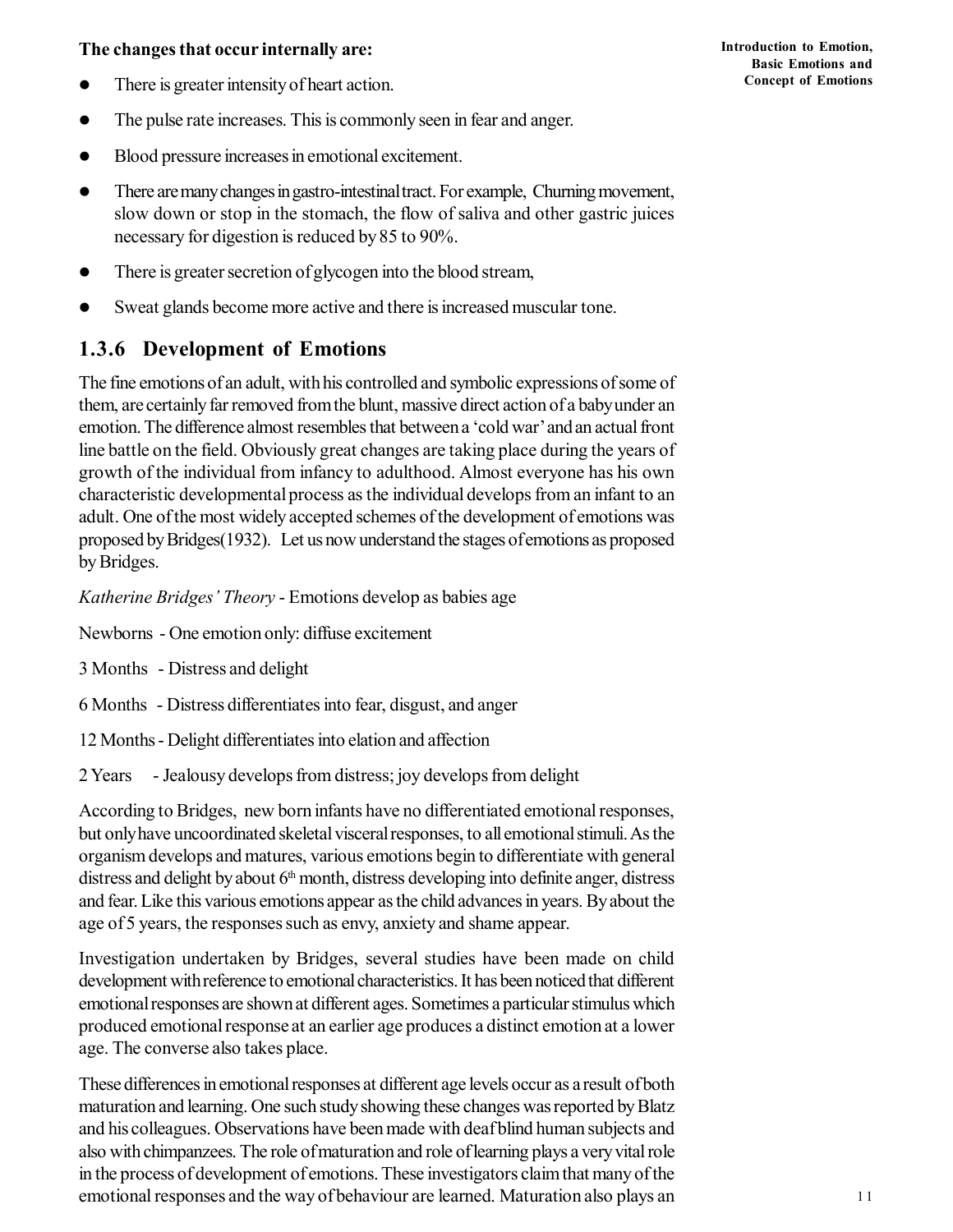important part in as much as, some of the response patterns depend mainly on the maturational process.

Emotional expressions and emotions in a child vary from those in an adult in various ways. Apart from role of maturation, the learning process also plays a very great part in the development of emotions. As the child grows it learns a great deal with regard to its emotional life. It learns to experience new emotions. It learns to experience emotions like anger and fear towards a new stimuli. It learns new ways of expressing of emotions. Most of the changes in emotional life of a child that takes place due to the process of learning are associated with what is ordinarily known as emotional maturity or proper development of emotions.

Emotions were found to be developed from environmental and genetic influences. Instincts and emotions are both innate patterns. Fear, Anger and Love are considered to be three basic emotional patterns found in infants and regarded as being inherited.

Emotions have been acting as wise guides in the evolutionary long run. According to Darwin (1965), emotions are developed primarily to prepare animals for action, particularly in emergencies. The nature of emotional state may be termed as psychological conditions, or as a psychological condition modified by cognitive process, where psychological arousal emerges as an essential factor, usually guided and steered by present cognitive factors and by evaluations of past experiences (Leventhal, 1980).

### **1.3.7 Components of Emotions**

Most psychologists would agree that an emotion is a complex pattern of changes that include physiological arousal, subjective feelings, cognitive processes and behavioural reactions, all in response to a situation we perceive to be personally significant.

Accordingly, an emotion has four components:

- i) **Physiological arousal:** Emotions involve the brain, nervous system and hormones, so that when you're emotionally aroused the hormone secretion is more to give us instant energy. Each emotion has a specific characteristic of physiological aspects. For example: When angry, the blood rushes to our hands in order to fight. When afraid, the blood rushes to our skeletal system and leg to facilitate the fight or flight responses.
- ii) **Subjective feelings**: Emotions also include subjective awareness, or 'feeling' that involves elements of pleasure, liking and disliking. Thus, in studying emotion or knowing another person's feelings, we must rely heavily on that person's own self reports.
- iii) **Cognitive processes**: Emotions also involve cognitive processes such as memorial, perceptions, expectations and interpretations. Our appraisal of an event plays an especially significant role in the meaning it has for us.
- iv) **Behavioural reactions**: Emotions also involve behavioural reactions, both expressive and instrumental. Facial expressions such as smiles and frowns, as well as gestures and Lories of voice, all serve to communicate our feelings that may enhance our chances for survival.

The various theories of emotion differ mostly is regard to which of these various components is given priority. In much the same way, authorities differ about how emotions are activated or triggered.

The various components of emotion can be illustrated with a famous illustration from William James (1884) paper, 'What is an emotion?' James cited the example of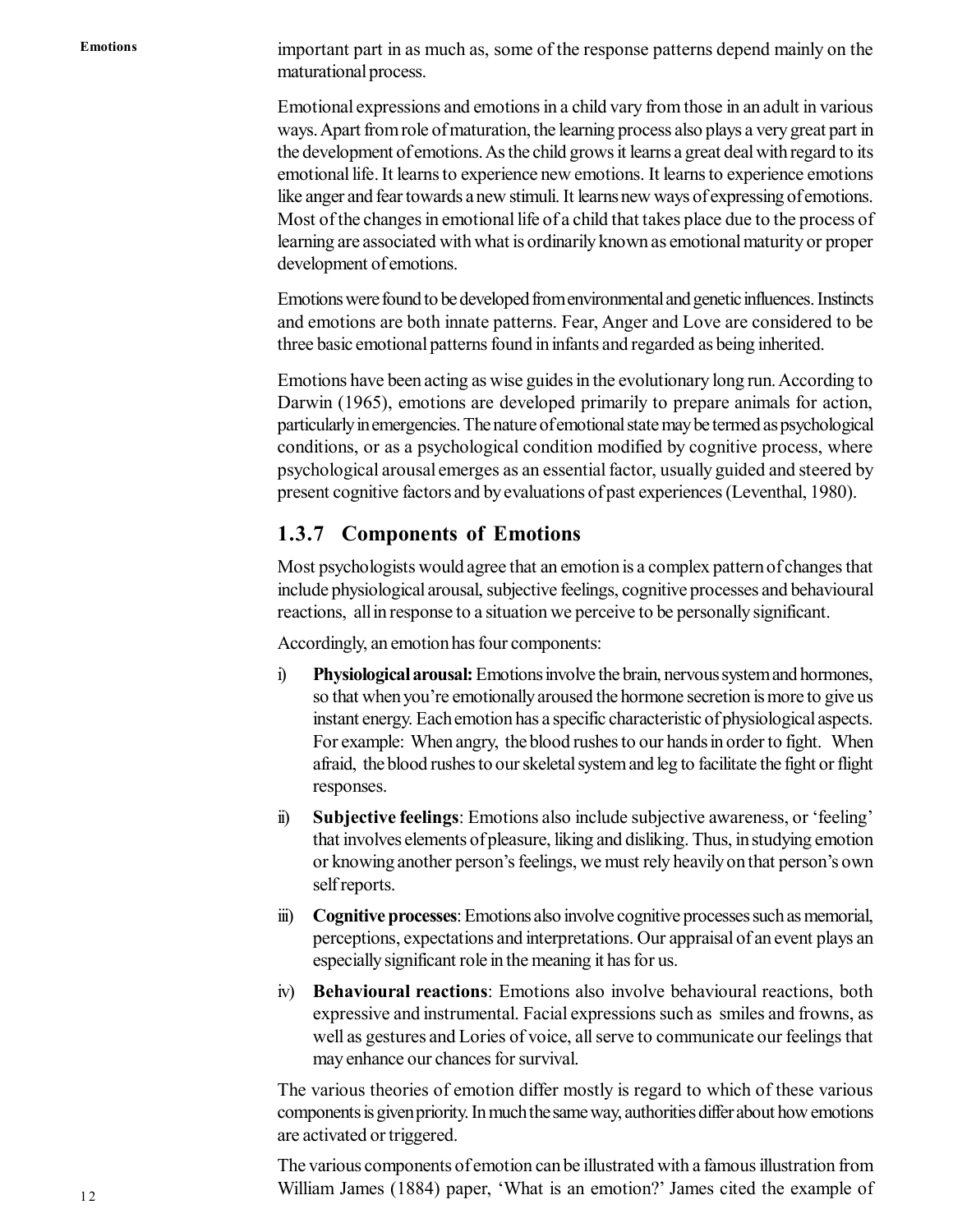encountering a bear. "Imagine you are walking casually through the woods enjoying the sights and sounds of nature. Suddenly, there is a roaring sound, a crashing of undergrowth and a bear emerges into the clearing immediately in front of you. You immediately come to a halt, your heart is pounding, your mouth is dry, your muscles tense and you feel intensely afraid. You remember that it is important, when confronted by bears, to stand your ground and so you stand your ground and so you stay very still despite your fear. Eventually, after an impressive paw waving show of aggression, the bear wanders off and you are safe.

In this example, the emotion is one of the intense fear or terror, when you encounter the bear in the woods. The fear goes hand in hand with marked physiological changes; for example, the dryness in the mouth, the tension in the muscles, the racing heart and so on. The fear is also characterised by a readiness to run or to fight the 'Fight or Flight' syndrome. This is the functionality of fear in this instance. However, although there is action readiness, you do not actually follow that through to the level of behaviour; instead, you stand your ground.

Another part of the fear is the cognitive aspect where you actually feel extremely afraid because the bear has been understood at some level to be threatening to your current concerns such as personal survival.

## **1.4 COMPARISON OF EMOTIONS OF CHILDREN AND ADULTS**

An individual is considered to be emotionally grown up and mature when he has outgrown some of the characteristics of emotional life of a child and had developed the characteristics of a normal adult. This process can be understood by comparing the characteristics of a child's emotion with those of the emotions of a normal adult.

The child's emotions are few. The primary emotions of a child shown from birth are three i.e., love, fear and anger. At the earliest stages, it does not have any emotional responses to complex situations that would arouse in a grown up adult blended emotions like jealousy, wonder, awe, admiration etc. these complex and secondary emotions are learned by the child from the adults as they grow and as opportunities occur.

In the early years of life of the child the stimuli that provoke the basic emotions are very few. They are limited to its immediate surroundings and certain biological needs. Fear is aroused only by loud noises, and when there is loss of physical support and balance. Anger is produced only when there is interference with its activities or when thwarted in its attempt to satisfy biological needs, like hunger. Love is seen when it is fondled and as a reaction to affectionate treatment by few individual adults like parents or close relatives.

Another important difference is that the child freely gives vent to the muscular and motor expressions of emotions, much more than adult. The child when is angry, kicks about, rolls on the ground, tears the clothes etc. the emotions of children are not organised and balanced. At one moment the child may be extremely angry but at the next minute it may the just the opposite state. As we grow up, we learn to organise emotions properly, to behave in a steady and dependable manner.

#### **Self Assessment Questions**

1) Emotion is defined as

2) \_\_\_\_\_\_\_\_ emotions are helpful and act as a motive in moving away from what one doesn't want.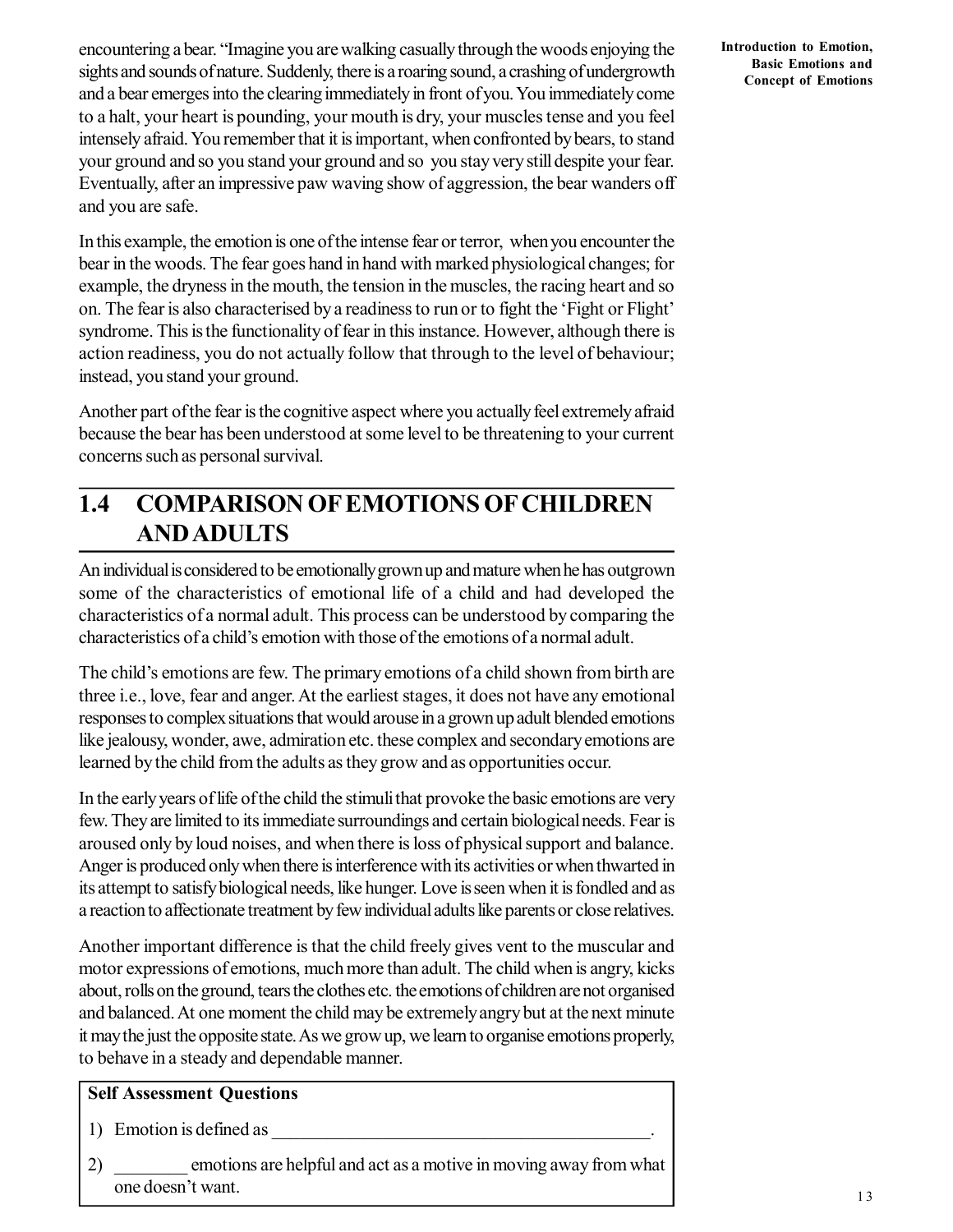- 3) Examples for positive emotions are
- 4) The role of and role of plays a very vital role in the process of development of emotions.
- 5) The components of emotions are
- 6) The \_\_\_\_\_\_\_\_\_\_\_\_ Nervous system comes into activity when the individual is in a state of danger or emergency.

## **1.5 LET US SUM UP**

Feelings are a term which is always used for various kinds of experiences. Feelings like displeasure, grief, discontent, sadness etc. can be placed under one category characterised by a tone of unpleasantness and avoidance. Similarly feelings like pleasure, happiness, joy, delight etc., will come under one category characterised by desirable pleasant feeling tone. The feelings need not be strong always; sometimes they are very mild or as dull background states. This acts as discrimination between feelings and emotions.

The most important difference between a feeling and an emotion is one of degree or strength. Emotion can be defined as the "feeling" aspect of consciousness, characterised by certain physical arousal, a certain physical arousal, a certain behaviour that reveals the feeling to the outside world, and an inner awareness of feelings. Emotions when experienced cause some overt changes and also disturbances of visceral patterns.

According to Paul Ekman there are seven basic emotions, viz., Fear, Sadness, Anger, Joy, Surprise, Disgust and Contempt. Emotions were found to be developed from environmental and genetic influences. An emotion has four components 1) Physiological arousal, 2) subjective feelings, 3) Cognitive process and 4) Behavioural changes. The sympathetic and parasympathetic nervous system plays a significant role in emotions.

## **1.6 UNIT END QUESTIONS**

- 1) What are feelings?
- 2) Write about the development of emotions.
- 3) What are the basic emotions?
- 4) Explain about the various components of emotions.

## **1.7 SUGGESTED READINGS AND REFERENCES**

Tonu Malim & Ann Birch (1998). *Introductory Psychology*. Macmillan Press, London.

Sandura K. Ciccarelli & Glenn E. Meyer (2007). *Psychology*. Pashupati Printers.

Norman L.Munn, L. Dodge Fernald. JR., Peter S. Fernald. (1967). *Introduction to Psychology.* Oxford & IBH Publishing co.,328-355.

E.G.Parameswaran, C.Beena (2002). *An Invitation to Psychology.* Neelkamal Publications.

Daniel Goleman (1995) . *Emotional Intelligence.* Bantom Books.